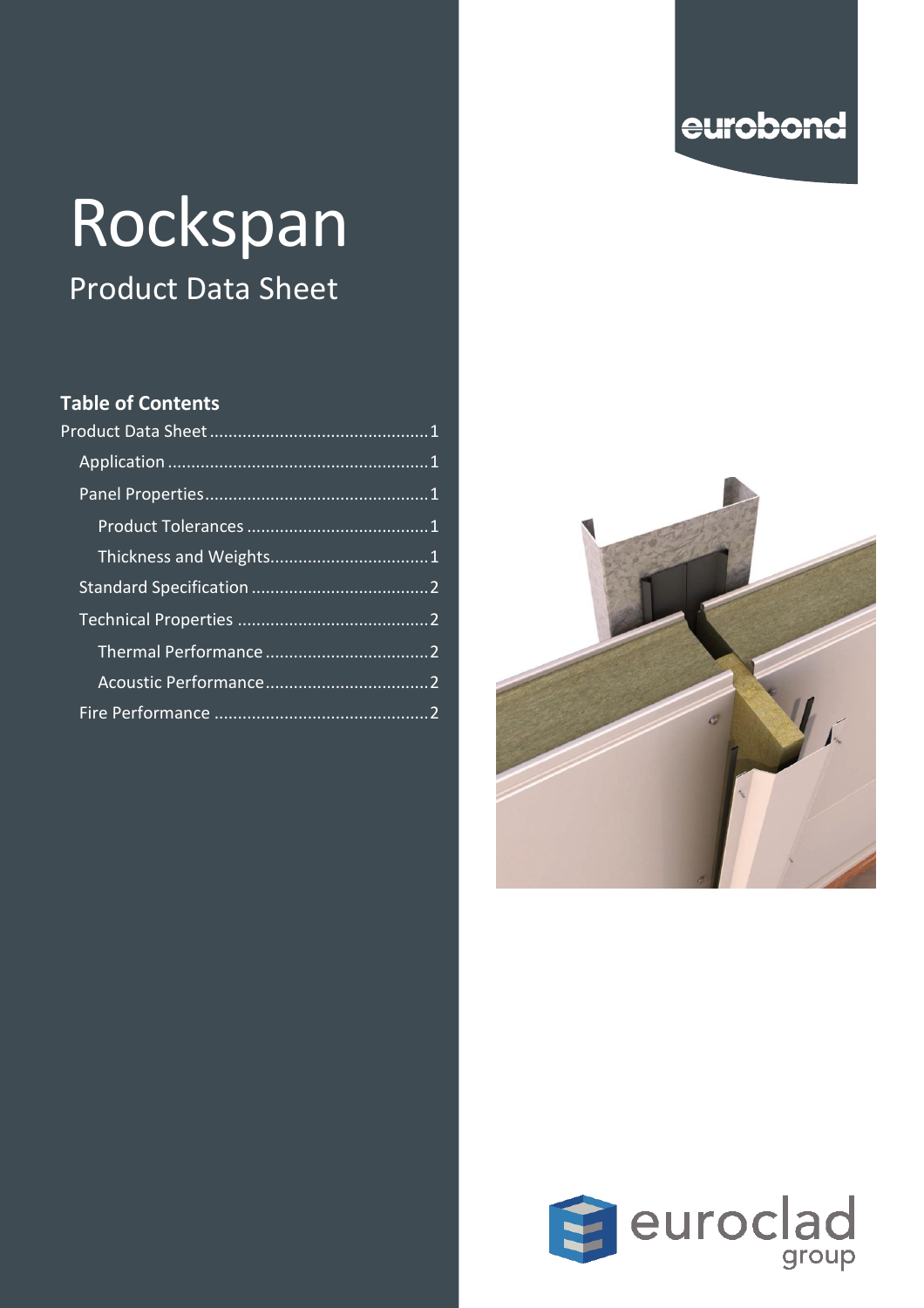



#### <span id="page-1-0"></span>**of the contract of the contract of the contract of the contract of the contract of the contract of the contract** p Product Data Sheet

n Rockspan Lite, Extra and Ultima – External Wall/Roof Panel Solution (Through Fixed)

## <span id="page-1-1"></span>**Application**

The Rockspan® is Eurobond's cost effective, total external wall and roof panel solution, providing 'built in' passive fire protection for large scale buildings thanks to its stone wool core. It is an external panel system manufactured by Eurobond that can

provide up to 4 hours fire resistance to both integrity and insulation, helping to increase life safety and business continuity in the event of a fire. The through fixed joint detail enables simple and fast construction, eliminating wet trades and promoting single component through wall construction. Rockspan® can be installed both vertically and horizontally and is ideal for application within the industrial sector.

Rockspan Ultima can also be used in a roofing application, please contact Eurobond Technical department for more information.



## <span id="page-1-2"></span>**Panel Properties**

<span id="page-1-3"></span>

| <b>Product Tolerances</b> |                                                                |  |  |  |  |  |  |  |
|---------------------------|----------------------------------------------------------------|--|--|--|--|--|--|--|
| Length                    | ±10mm                                                          |  |  |  |  |  |  |  |
| Width                     | ±2mm                                                           |  |  |  |  |  |  |  |
| <b>Thickness</b>          | ±2mm                                                           |  |  |  |  |  |  |  |
| <b>Facing Squareness</b>  | ±2mm                                                           |  |  |  |  |  |  |  |
| Corners (leg length)      | ±3mm                                                           |  |  |  |  |  |  |  |
| <b>Flatness</b>           | 1.5mm from the theoretical flat plane over a distance of 700mm |  |  |  |  |  |  |  |
| Joint gap                 | ±2mm                                                           |  |  |  |  |  |  |  |

<span id="page-1-4"></span>

| Thickness and Weights (0.7mm Face/0.5mm Liner) |      |                          |                          |      |      |      |      |      |
|------------------------------------------------|------|--------------------------|--------------------------|------|------|------|------|------|
| Core Thickness (mm)                            | 75   | 100                      | 125                      | 150  | 175  | 200  | 240  | 300  |
| Weight: Lite                                   |      | 20.2                     | 22.7                     | 25.2 | 27.7 | 30.2 | 34.2 |      |
| Weight: Extra                                  | 19.2 | 22.2                     | 25.2                     | 28.2 | 31.2 | 34.2 | 39   | 45.4 |
| Weight: Ultima (0.7mm)                         |      | $\overline{\phantom{a}}$ | $\overline{\phantom{a}}$ | 29.9 | 32.9 | 35.9 | 40.7 | 47.1 |

#### **Euroclad Group Ltd**